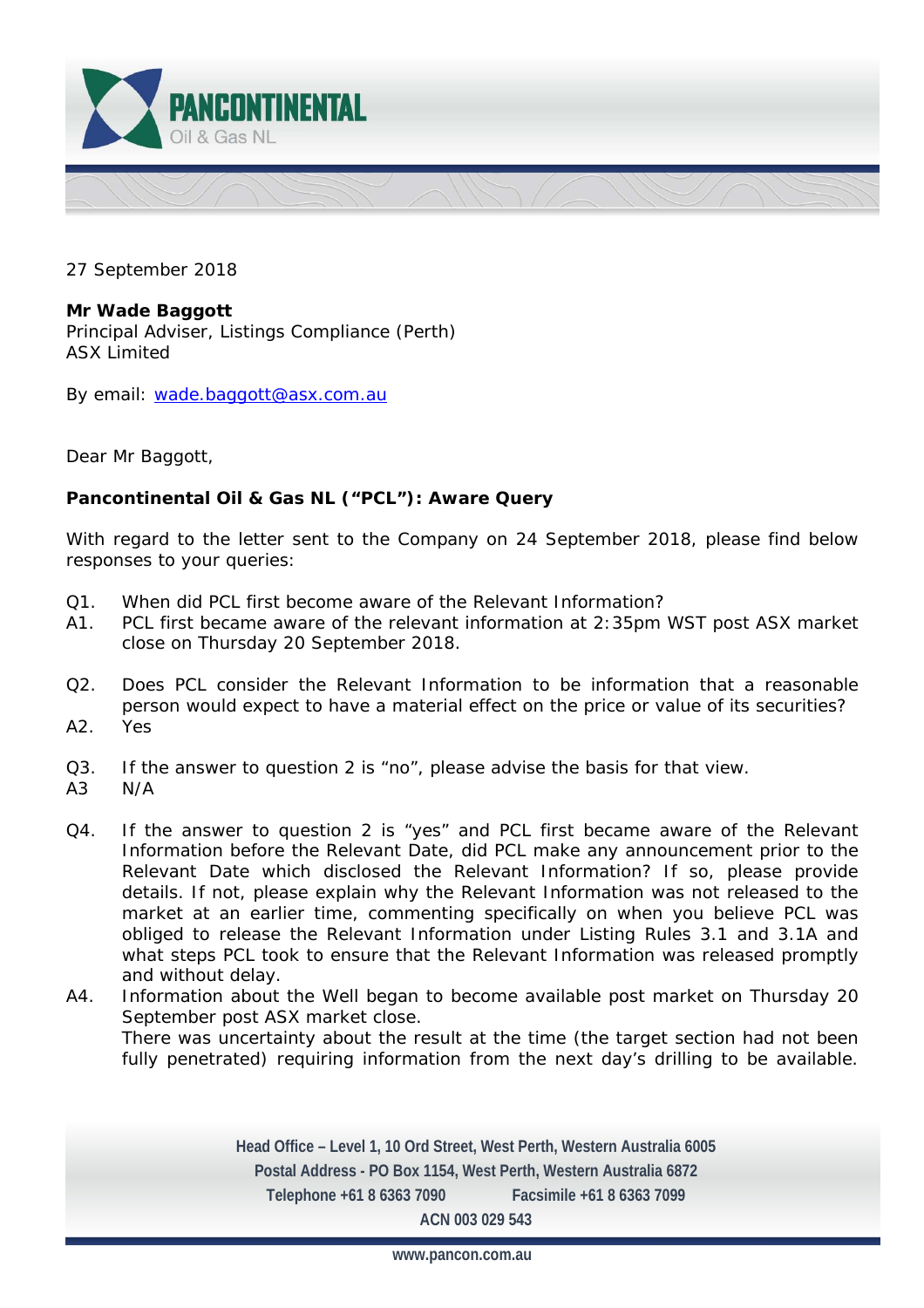

 The Company decided to enter a trading halt while waiting on the information and then released the results as soon as practicable which was pre-market Monday 24 September.

- Q5. Did Mr Begg comply with PCL's Securities Trading Policy and obtain the written acknowledgement of the Chair prior to carrying out the Change in Director's Interests and confirm that he was not in possession of inside information at the time? If so, please provide a copy of the written communications? If not, why not?
- A5. Yes –written communication has been provided to ASX (not for release to the market). An amended Appendix 3Y will be lodged 27 September 2018.
- Q6. Did the Chair grant approval (written or otherwise) to Mr Begg to carry out the Change in Director's Interests that took place during a Closed Period? If so, on what basis did it do so? If not, why not?
- A6. Yes, on the basis that the market was informed.
- Q7. What disciplinary or remedial action has the board of PCL taken, or is it proposing to take, in relation to Mr Begg's apparent and material breach of PCL's Securities Trading Policy?
- A7. N/A
- Q8. Please confirm that PCL is in compliance with the Listing Rules and, in particular, Listing Rule 3.1.
- A8. PCL is in compliance with the Listing Rules, and in particular, Listing Rule 3.1
- Q9. Please confirm that PCL's responses to the questions above have been authorised and approved in accordance with its published continuous disclosure policy or otherwise by its board or an officer of PCL with delegated authority from the board to respond to ASX on disclosure matters.
- A9. The above responses have been authorised by the PCL Board.

Should you have any further queries, please contact the undersigned.

Yours Sincerely for and on behalf of Pancontinental Oil & Gas NL

*[Sent electronically without signature]* 

Vesna Petrovic Company Secretary

> **Head Office – Level 1, 10 Ord Street, West Perth, Western Australia 6005 Postal Address - PO Box 1154, West Perth, Western Australia 6872 Telephone +61 8 6363 7090 Facsimile +61 8 6363 7099 ACN 003 029 543**

> > **www.pancon.com.au**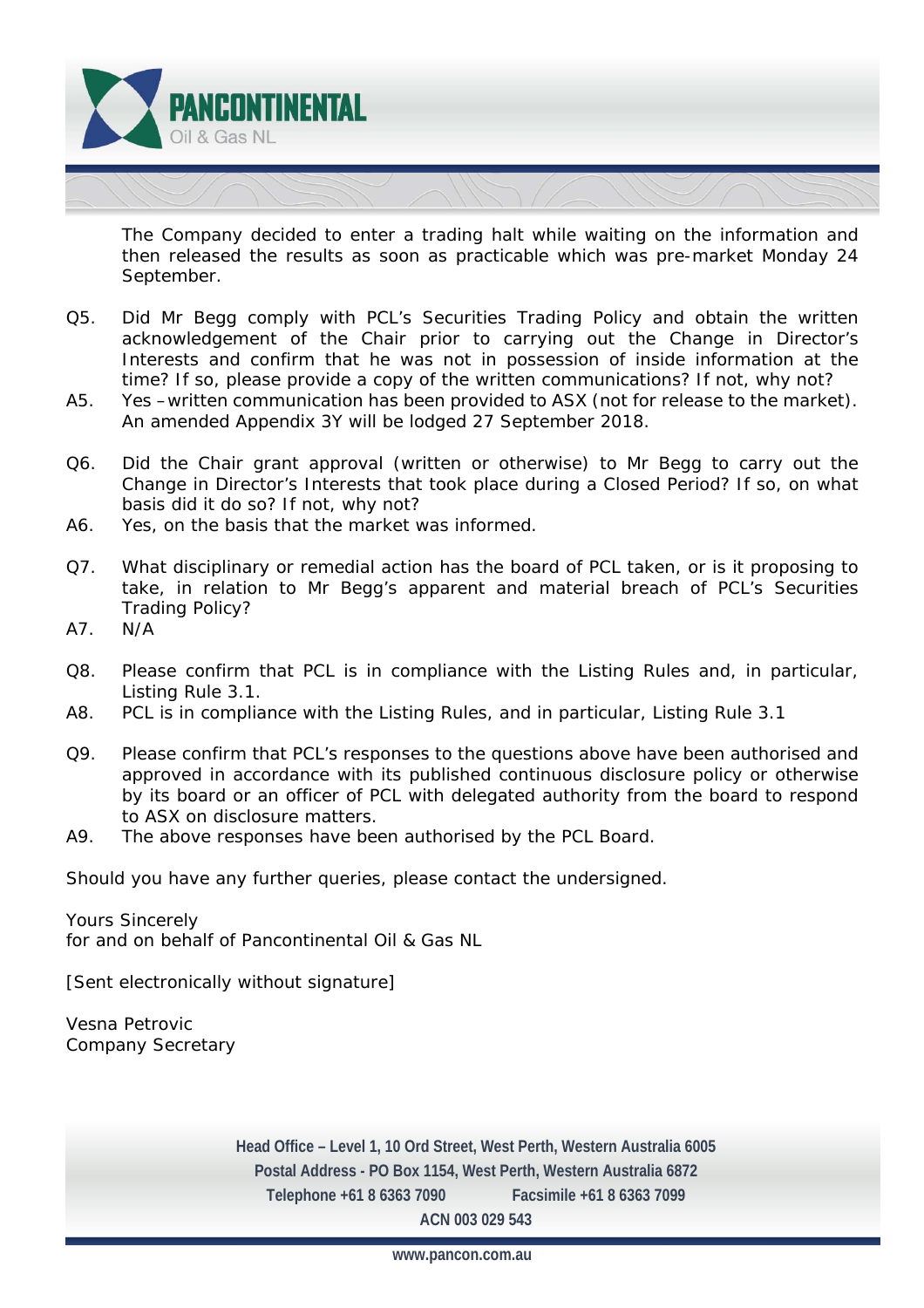

24 September 2018

### **Ms Vesna Petrovic**

Company Secretary Pancontinental Oil & Gas NL

By email: vesna@pancon.com.au

Dear Ms Petrovic

# **Pancontinental Oil & Gas NL ("PCL"): aware query**

ASX Limited ("ASX") refers to the following:

- A. The Appendix 3Y lodged on the ASX Market Announcements Platform ("MAP") and released at 11:29am AEST ("Appendix 3Y") on 18 September 2018 disclosing a change in director's interests for Mr John Begg ("Change in Director's Interests"). The Appendix 3Y indicated that the Change in Director's Interests did not occur within a closed period.
- B. The Appendix 3Y also indicated that the Change in Director's Interests included:
	- a) the exercise of 66,000,000 Class A Options; and
	- b) on market sale of 61,000,000 fully paid ordinary shares.
- C. PCL's announcement entitled "Notice under s708A of the Corporations Act 2001" lodged to the MAP and released at 9:00am AEST on 19 September 2018.
- D. The Trading Halt requested by PCL, lodged to MAP and released at 9:22am AEST on 21 September 2018.
- E. PCL's announcement entitled "Cormorant-1 Exploration well in PEL 37 Offshore Namibia Result" ("Announcement") lodged on the MAP and released at 9:51am AEST on 24 September 2018 ("Relevant Date"), disclosing exploration results at the PEL 37 Offshore Namibia Project ("Relevant Information").
- F. The change in the price of PCL's securities from a high of \$0.09 on 19 September 2018 on to a low of \$0.03 at the time of writing today.
- G. PCL's securities trading policy available on its website at [https://pancon.com.au/wp](https://pancon.com.au/wp-content/uploads/2014/03/Securities-Trading-Policy.pdf)[content/uploads/2014/03/Securities-Trading-Policy.pdf](https://pancon.com.au/wp-content/uploads/2014/03/Securities-Trading-Policy.pdf) ("Securities Trading Policy") which states (amongst other things):

#### *"Closed Periods for Key Management Personnel*

*A closed period is one where trading in the Company's securities is prohibited for Key Management Personnel. The Company's closed periods are as follows:*

*1. Half Year Financial Report – One month preceding the release of results to the ASX; and*

*2. Year End Financial Report – One month preceding the release of results to the ASX.*

*Key Management Personnel will be required to read and sign a copy of the Trading Policy to ensure that they fully understand their obligations with regard to the requirements*

#### *Trading excluded from the Company's Trading Policy*

*Trading excluded from the restrictions of the Company's trading policy may occur in the*

20 Bridge Street Sydney NSW 2000

PO Box H224 Australia Square NSW 1215 **asx.com.au**

Customer service 13 12 79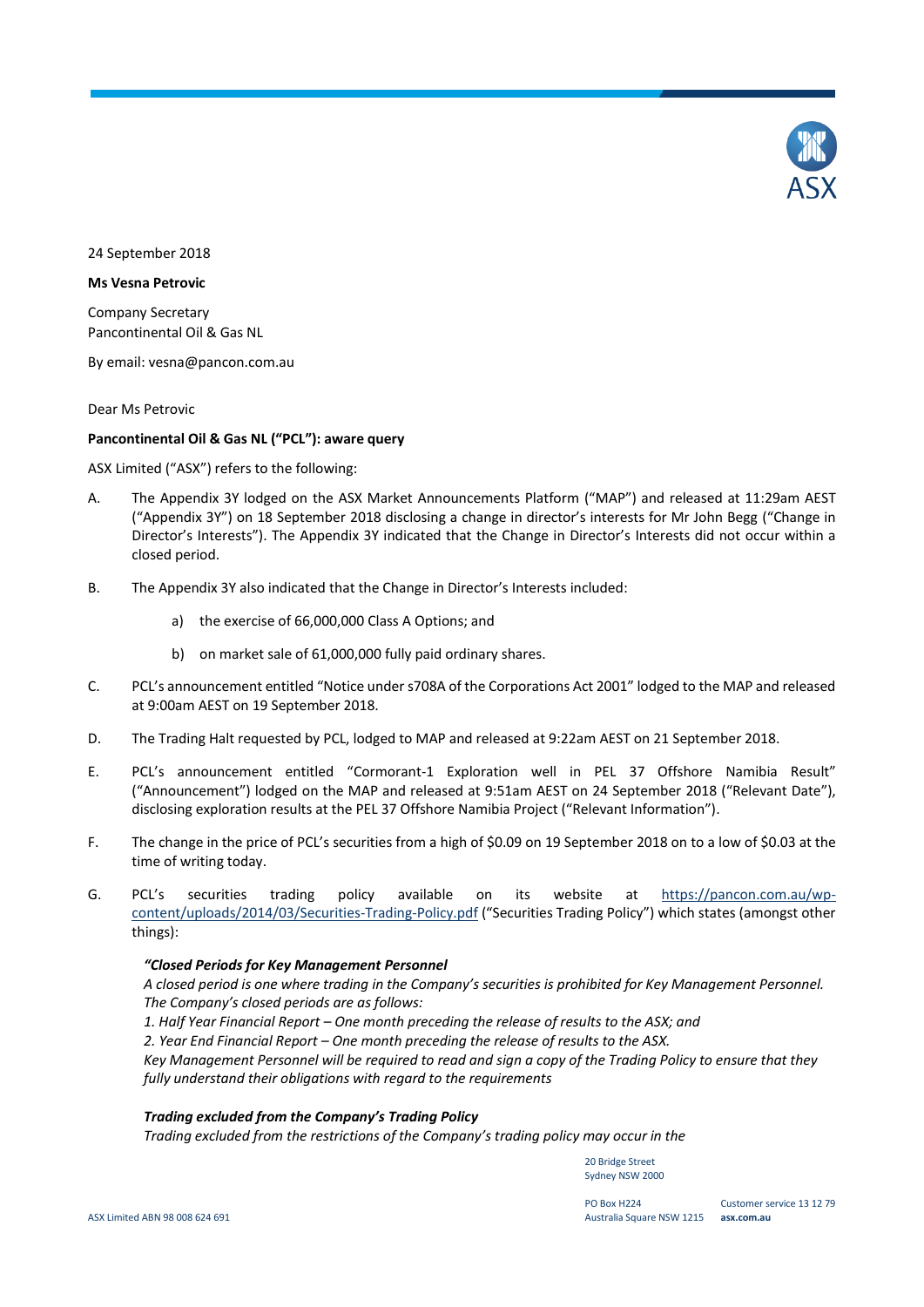*following circumstances:*

- *Trading where there is no change in the beneficial interest of the security;*
- *Where a third party is in control of trading decisions;*
- *Instances where directors, officers and employees have no control or influence over the trading of the security; and*
- *An offer which is presented to all security holders.*

*In addition to the above situations, there may be other exceptional circumstances where trading may be permitted. These circumstances will be assessed on a case by case basis upon written request to the Chair. Clearance from the Chair may be in electronic or paper form and will specify the details of the clearance such as the duration and if there are any other conditions to the trading being permitted."*

And

# *"SUMMARY OF POLICY FOR TRADING IN COMPANY SECURITIES*

*The board has adopted a Policy which prohibits dealing the Company's securities by directors, officers and employees when those persons possess inside information. The Policy provides that the written acknowledgement of the Chair must be obtained prior to trading."*

- H. Listing Rule 3.1, which requires a listed entity to give ASX immediately any information concerning it that a reasonable person would expect to have a material effect on the price or value of the entity's securities.
- I. The definition of "aware" in Chapter 19 of the Listing Rules, which states that:

"*an entity becomes aware of information if, and as soon as, an officer of the entity (or, in the case of a trust, an officer of the responsible entity) has, or ought reasonably to have, come into possession of the information in the course of the performance of their duties as an officer of that entity"*

and section 4.4 in Guidance Note 8 *Continuous Disclosure: Listing Rules 3.1 – 3.1B "When does an entity become aware of information"*.

- J. Listing Rule 3.1A, which sets out exceptions from the requirement to make immediate disclosure, provided that each of the following are satisfied.
	- *"3.1A Listing rule 3.1 does not apply to particular information while each of the following is satisfied in relation to the information:*
		- *3.1A.1 One or more of the following applies:*
			- *It would be a breach of a law to disclose the information;*
			- *The information concerns an incomplete proposal or negotiation;*
			- *The information comprises matters of supposition or is insufficiently definite to warrant disclosure;*
			- *The information is generated for the internal management purposes of the entity; or*
			- *The information is a trade secret; and*
		- *3.1A.2 The information is confidential and ASX has not formed the view that the information has ceased to be confidential; and*
		- *3.1A.3 A reasonable person would not expect the information to be disclosed."*
- K. ASX's policy position on the concept of "*confidentiality*", which is detailed in section 5.8 of Guidance Note 8 *Continuous Disclosure: Listing Rules 3.1 – 3.1B*. In particular, the Guidance Note states that: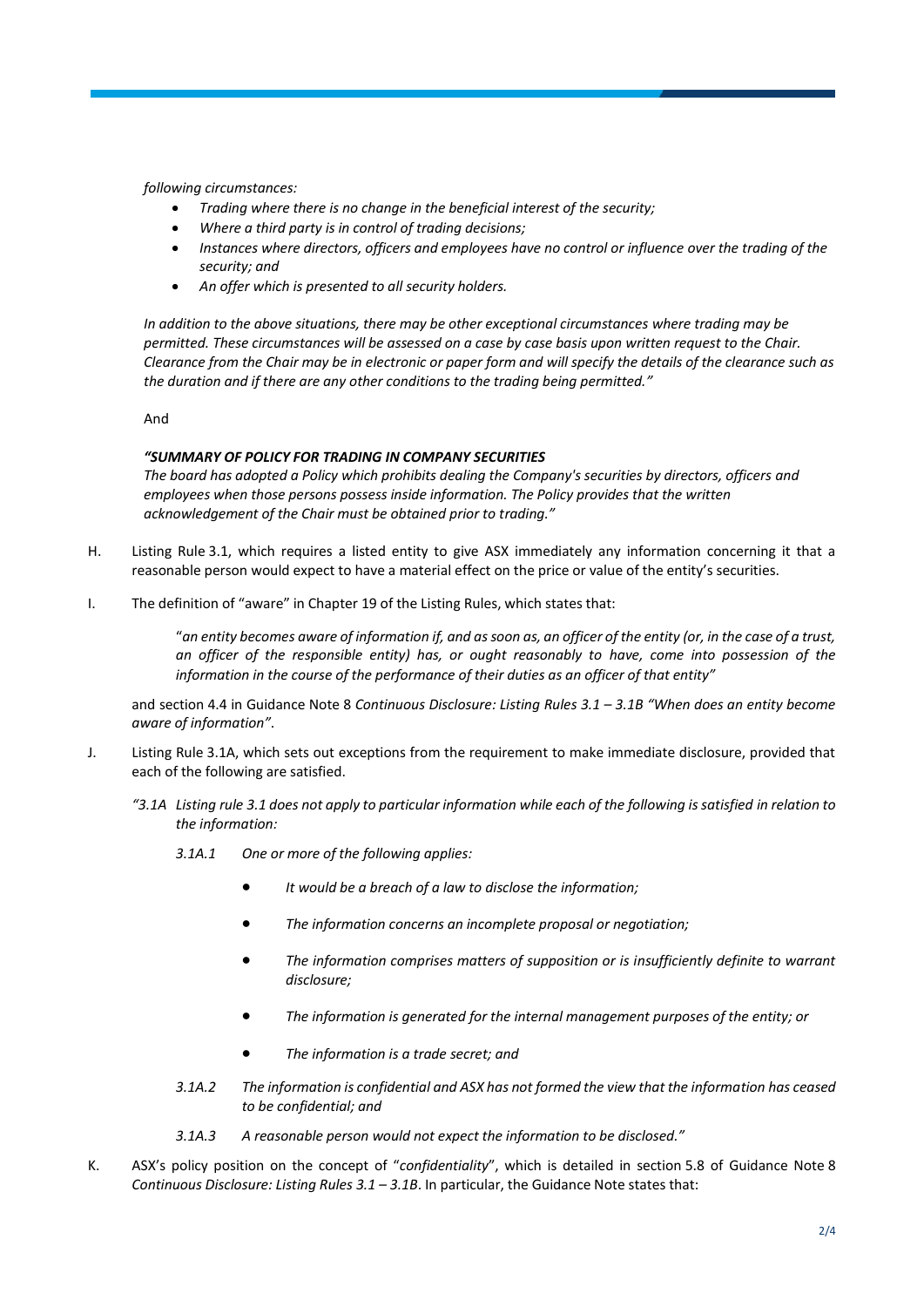*"Whether information has the quality of being confidential is a question of fact, not one of the intention or desire of the listed entity. Accordingly, even though an entity may consider information to be confidential and its disclosure to be a breach of confidence, if it is in fact disclosed by those who know it, then it ceases to be confidential information for the purposes of this rule."*

Having regard to the above, ASX asks PCL to respond separately to each of the following questions and requests for information:

- 1. When did PCL first become aware of the Relevant Information?
- 2. Does PCL consider the Relevant Information to be information that a reasonable person would expect to have a material effect on the price or value of its securities?
- 3. If the answer to question 2 is "no", please advise the basis for that view.
- 4. If the answer to question 2 is "yes" and PCL first became aware of the Relevant Information before the Relevant Date, did PCL make any announcement prior to the Relevant Date which disclosed the Relevant Information? If so, please provide details. If not, please explain why the Relevant Information was not released to the market at an earlier time, commenting specifically on when you believe PCL was obliged to release the Relevant Information under Listing Rules 3.1 and 3.1A and what steps PCL took to ensure that the Relevant Information was released promptly and without delay.
- 5. Did Mr Begg comply with PCL's Securities Trading Policy and obtain the written acknowledgement of the Chair prior to carrying out the Change in Director's Interests and confirm that he was not in possession of inside information at the time? If so, please provide a copy of the written communications? If not, why not?
- 6. Did the Chair grant approval (written or otherwise) to Mr Begg to carry out the Change in Director's Interests that took place during a Closed Period? If so, on what basis did it do so? If not, why not?
- 7. What disciplinary or remedial action has the board of PCL taken, or is it proposing to take, in relation to Mr Begg's apparent and material breach of PCL's Securities Trading Policy?
- 8. Please confirm that PCL is in compliance with the Listing Rules and, in particular, Listing Rule 3.1.
- 9. Please confirm that PCL's responses to the questions above have been authorised and approved in accordance with its published continuous disclosure policy or otherwise by its board or an officer of PCL with delegated authority from the board to respond to ASX on disclosure matters.

#### **When and where to send your response**

This request is made under, and in accordance with, Listing Rule 18.7. Your response is required as soon as reasonably possible and, in any event, by not later than half an hour before the start of trading (ie before 7.30 a.m. WST) on Friday 28 September 2018.

ASX reserves the right to release a copy of this letter and your response on the ASX Market Announcements Platform under Listing Rule 18.7A. Accordingly, your response should be in a form suitable for release to the market.

Your response should be sent to me by e-mail. It should not be sent directly to the ASX Market Announcements Office. This is to allow me to review your response to confirm that it is in a form appropriate for release to the market, before it is published on the ASX Market Announcements Platform.

#### **Listing Rules 3.1 and 3.1A**

In responding to this letter, you should have regard to PCL's obligations under Listing Rules 3.1 and 3.1A and also to Guidance Note 8 *Continuous Disclosure: Listing Rules 3.1 – 3.1B*.

It should be noted that PCL's obligation to disclose information under Listing Rule 3.1 is not confined to, nor is it necessarily satisfied by, providing the information requested in this letter.